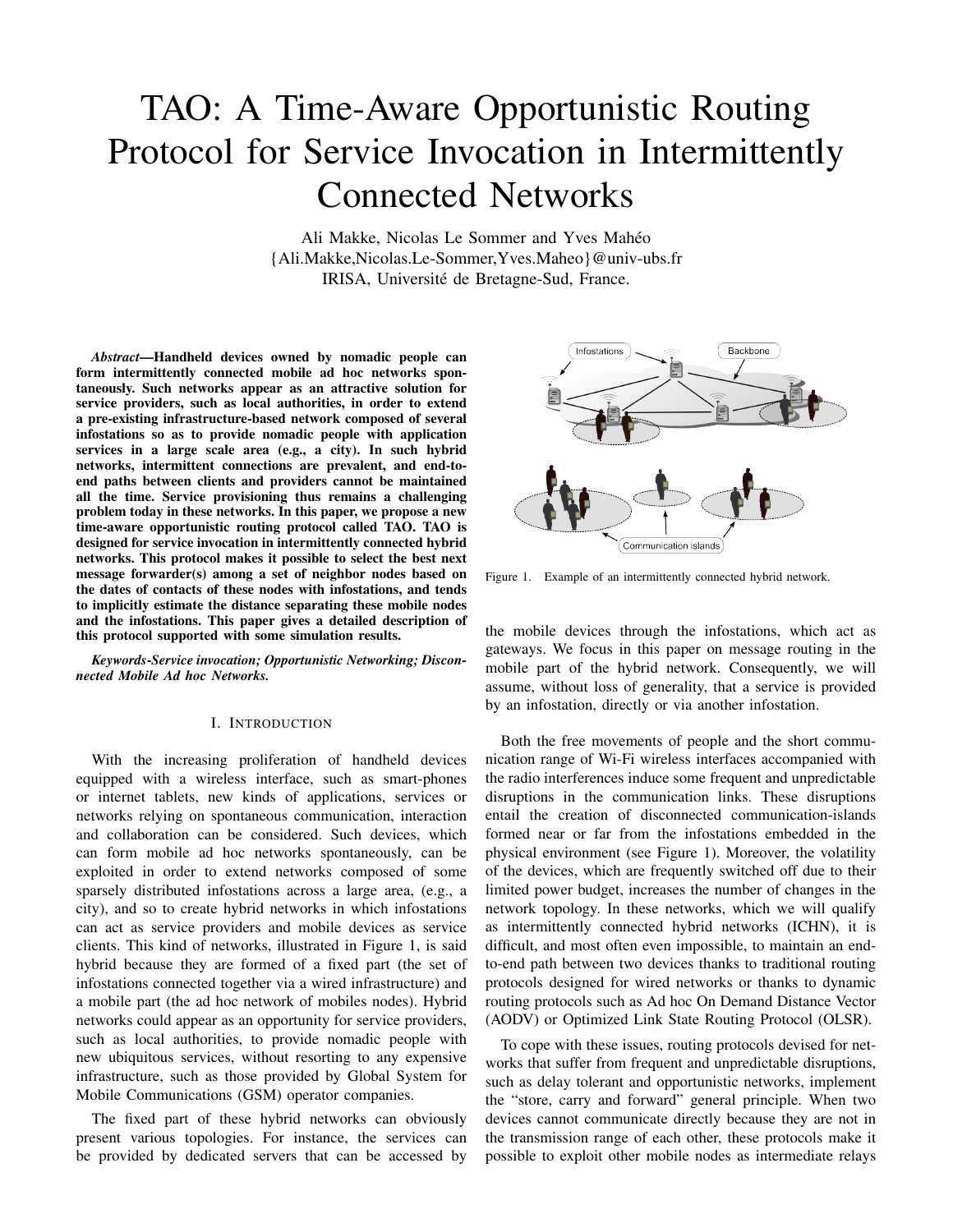that can carry a copy of a message when they move and forward it afterwards to other nodes so that it eventually reaches its destination. The provision of application services with this kind of opportunistic and asynchronous communications has been addressed so far only by a few number of research works [\[1\]](#page-5-0), [\[2\]](#page-5-1), [\[3\]](#page-5-2), [\[4\]](#page-5-3). Mahéo and Said [\[1\]](#page-5-0), and Conti and Kumar [\[3\]](#page-5-2) focus on service provisioning in opportunistic networks composed solely of mobile nodes. In [\[1\]](#page-5-0), the authors propose content-based service discovery and invocation solutions in order to exploit the redundancy of the services offered by the mobile devices that can move freely (i.e., no assumptions are made regarding the mobility of the devices). Conti and Kumar [\[3\]](#page-5-2) target networks relying on social interactions between mobile nodes that act as both clients and providers of services. Due to the volatility and the limited resources of the mobile devices, the number of relevant services that can be offered by these devices are limited in comparison to those that could be offered in hybrid networks. Unlike [\[1\]](#page-5-0) and [\[3\]](#page-5-2), in Le Sommer et al. [\[2\]](#page-5-1) the services are provided by fixed infostations in limited geographical areas. In [\[2\]](#page-5-1), mobile devices and infostations are aware of their own location. Mobile devices can invoke remote infostations thanks to an opportunistic and location-aware forwarding protocol. In contrast with the environments we consider, in [\[2\]](#page-5-1), the infostations were not connected together. We believe that the design of routing protocols suited for service discovery and service invocation in ICHN should take the specificity of ICHN into account, namely the interconnection of the infostations, in particular when defining heuristics or functions that allow to select among a set of neighbor nodes the node(s) that are considered as the best relay(s) to reach one of the infostations.

In this paper, we propose TAO, a new opportunistic and time-aware routing protocol devoted to service invocation in ICHN. TAO adopts a temporal heuristic to perform efficient message forwarding decisions. The basis of our approach is to take into account the disconnection dates between the fixed infostations and the mobile nodes. Assuming a homogeneous speed of the mobile nodes, a node implicitly estimates the distance from its neighbors to the target infostation and is able to select the best carriers among them. Our proposal applies to situations in which routing decisions cannot be taken according to geolocation information.

The rest of the paper is structured as follows. Section [II](#page-1-0) describes protocol TAO, and Section [III](#page-3-0) the evaluation of this protocol. Related works are discussed in Section [IV.](#page-5-4) Section [V](#page-5-5) presents our conclusions and gives some perspectives.

# II. THE TAO PROTOCOL

<span id="page-1-0"></span>TAO aims at supporting the invocation of software services in ICHN such as those formed by fixed infostations and portable devices used by nomadic people. The description of the discovery phase that should occurs before the invocation is not in the scope of this paper. The remainder of this section details how service invocation requests and responses are forwarded by TAO in an ICHN.

*A. Assumptions*

TAO relies on four main assumptions:

- 1) Mobile hosts are able to perceive their one-hop neighborhood.
- 2) Each mobile host is able to temporarily store the messages it receives, and can associate to each of them some pieces of information.
- 3) All the infostations are continuously running and are connected to each other using a backbone. An infostation is never out of order and can provide services itself, or can act as a proxy to another infostation.
- 4) The time synchronization between mobile devices does not need to be very accurate, given the low movement speed of the mobile devices, which are carried by pedestrians. We can legitimately consider that TAO can tolerate a clock-shift on the order of half a minute.

# *B. Overview of TAO*

TAO implements the "store, carry and forward" principle, a multiple-copy message forwarding algorithm, source routing mechanisms and a time-stamping-based heuristic that aims at selecting the best next message forwarder(s) among a set of neighbor nodes. This heuristic relies on lists of last dates of contact of a node with its neighbors. Mobile nodes are expected to use these lists when they are solicited by a neighbor node that wants to forward a message to an infostation or to a given mobile node, and to return to this node their last date of contact with an infostation. These pieces of information are then processed by the mobile node that must forward the message in order to select the best next forwarder(s) to deliver the message to an infostation. Such an algorithm tends to reduce progressively the area where the messages are disseminated until reaching their destination (i.e., a fixed infostation). Indeed, from a logical point of view, a node will disconnect from an infostation when it starts moving away from it, and the distance separating them is increasing progressively.

In order to improve the service delivery and to avoid the bad carrier dilemma (i.e., delivering the message to a mobile node abruptly moving in the wrong way), TAO implements a multiple-copy message forwarding algorithm. The source node is first expected to forward a copy of this message to its best neighbors. Later these carriers, and the source node, will forward a copy of this message only when they encounter a *better carrier* than themselves, while a limited number of copies will be forwarded toward *bad carriers*. A neighbor will be considered as a *good* carrier by a node if the last date of contact of this neighbor with an infostation is more recent than its own date of contact, or if this neighbor is a new neighbor and its last date of contact with an infostation is more recent than those of the other neighbors. This classification aims at estimating the ability of these intermediate nodes to deliver the message to an infostation. Furthermore, sometimes it might be critical to forward copies exclusively to good carriers, especially if the source node is located remotely from an infostation. In this case, the major number of neighbors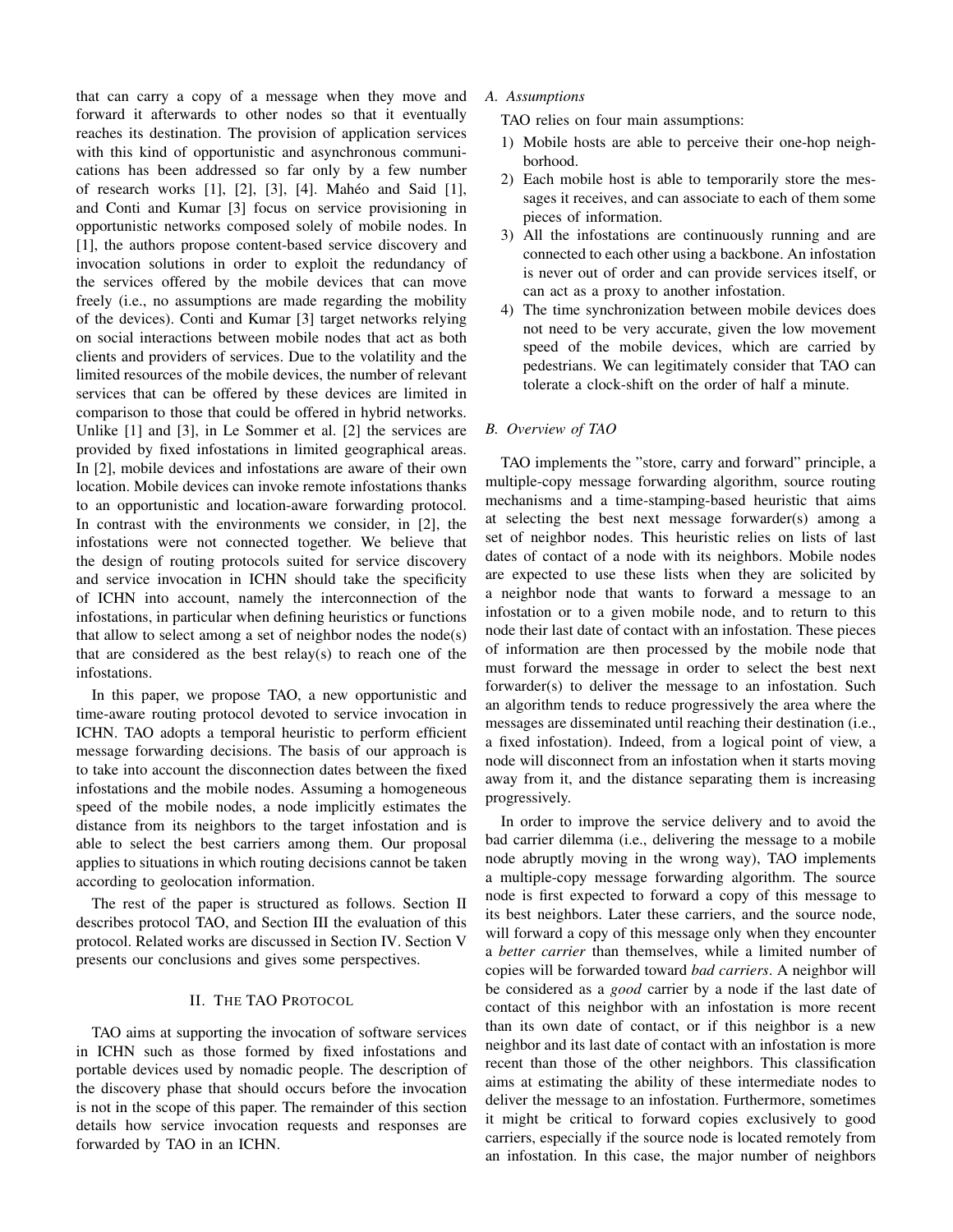might be classified as bad carriers, while the contact with a good carrier is uncertain. Thus in TAO, each mobile node has a stock of a few number of copies dedicated to bad neighbors. This number of copies is limited in order to avoid network overload and resource consumption on mobile devices. Finally, TAO makes it possible to control the propagation of messages in the network using two parameters: a lifetime and a number of hops. When the lifetime is expired or when the number of hops is zero, the message is removed from the local cache and will not be forwarded anymore.

Unlike Prophet [\[5\]](#page-5-6), PropicMan [\[6\]](#page-5-7) or HiBOp [\[7\]](#page-5-8), TAO needs neither to record any large set of history values nor to use complex algorithms to select the next message carriers. In TAO, each node maintains 3 kinds of lists: a neighbor list, a list of last local contacts with infostations and a list of the last remote contacts with the infostations. These 3 lists will be referred to as NL, LLCI and LRCI respectively in the remainder of this section. NL contains the one-hop neighbors of the node and the date of reception of their last beacon. This set is obtained thanks to a background beaconing performed periodically by each node. Furthermore, mobile nodes or infostations are considered disconnected from the neighborhood of a mobile node if no beacons have been received from them during a time gap superior to an already define disconnection time threshold.

The LLCI list contains a limited number of entries (on the order of the number of two-hop neighbors). Each entry includes the IDs of the infostations the node has encountered and the time of the last beacon it received from these infostations. The LRCI list is similar to the LLCI list, but it is related to the neighbor nodes found in the NL list. Each entry of the LRCI represents the ID of the most recent infostation each neighbor had contact with and the value of the last contact date.When a new neighbor joins the one-hop neighborhood of the node it will directly send the ID and the most recent time of contact with an infostation to be registered in the LRCI.

TAO is a reactive and an event-driven protocol. Five events are considered in TAO:

- 1) The emission of an invocation request by a local client application.
- 2) The reception of an invocation request sent by a neighbor node.
- 3) The reception of a service response sent by a neighbor node.
- 4) The arrival of a new neighbor node.
- 5) The disappearance of a neighbor node.

# *C. Forwarding of service invocation requests*

When a node receives an invocation request from a local application for a service provided by a remote infostation (event 1), or when it receives such a request from one of its neighbors (event 2), the node will process this request according to the forwarding Algorithm [1.](#page-2-0) On each message reception, a mobile node will forward a copy of this message to Eemit direct neighbors at the most. In this algorithm, the good carriers will always obtain a copy of the message. The

### <span id="page-2-0"></span>Algorithm 1 Emission or forwarding of an invocation request.

| emission or forwarding of a Service Invocation Message:                    |
|----------------------------------------------------------------------------|
| <b>if</b> it exists an infostation in the one-hop neighborhood <b>then</b> |
| forward request to the infostation                                         |
| remove the Service Invocation Message from the cache                       |
| else                                                                       |
| <b>check</b> LRCI list for good carriers                                   |
| <b>for</b> number of emissions is less than $E_{emit}$                     |
| if good carriers are found then                                            |
| forward a copy of the Service Invocation Message                           |
| Update the best contact time with an infostation relative to this          |
| <i>invocation</i> message                                                  |
| else                                                                       |
| <b>if</b> local stock related to this Service Invocation Message $> 0$     |
| forward a copy of the Service Invocation Message                           |
| decrement the stock                                                        |
| endif                                                                      |
| endif                                                                      |
| endfor                                                                     |
| endif                                                                      |

infostation contact time of the best carrier of each invocation request will be recorded in the lists of the local node in order to be compared later with those of the new nodes that appear in the neighborhood of the current carrier. A copy of each invocation request will only be forwarded toward a new neighbor if its infostation contact time is more recent than the locally recorded value. As a result, this process prevents from forwarding multiple copies to the same node. On the other hand, bad carriers will receive a copy from the stock of copies dedicated to them only when the number of good carriers is less than E<sub>emit</sub> in the neighborhood of the carrier node. The stock will be decremented, and when this stock is empty no more copies of the message will be forwarded to the bad carriers.

In order to select the best next carriers among its neighbors, the local host checks the content of the LRCI list and chooses the nodes with the most recent infostation contact time. Service invocation messages will be stored, carried and forwarded by intermediate carriers in the same manner.

When a node discovers that it exists in its one-hop neighborhood an infostation, it forwards to this infostation all the service invocation requests it has in its cache and that are still valid, and removes them from its cache of messages. This infostation is expected to either deliver the service itself or forward the request to the appropriate infostations.

Any invocation request copy will stay alive until its lifetime expires or its number of hops is zero. Moreover, each message will store in its header the route it followed to reach the infostation.

# *D. Forwarding of service responses*

The next event is the reception of the reply from the infostation toward the client node. The infostation will send the reply message with a reverse routing, in other words, send the message back on the route it has just traversed. Reverse source routing can be reliable if the mobility of the nodes in the network is relatively slow. In fact, TAO is designed to function in ICHN, where mobile nodes are volatile and endto-end paths between nodes cannot be maintained all the time.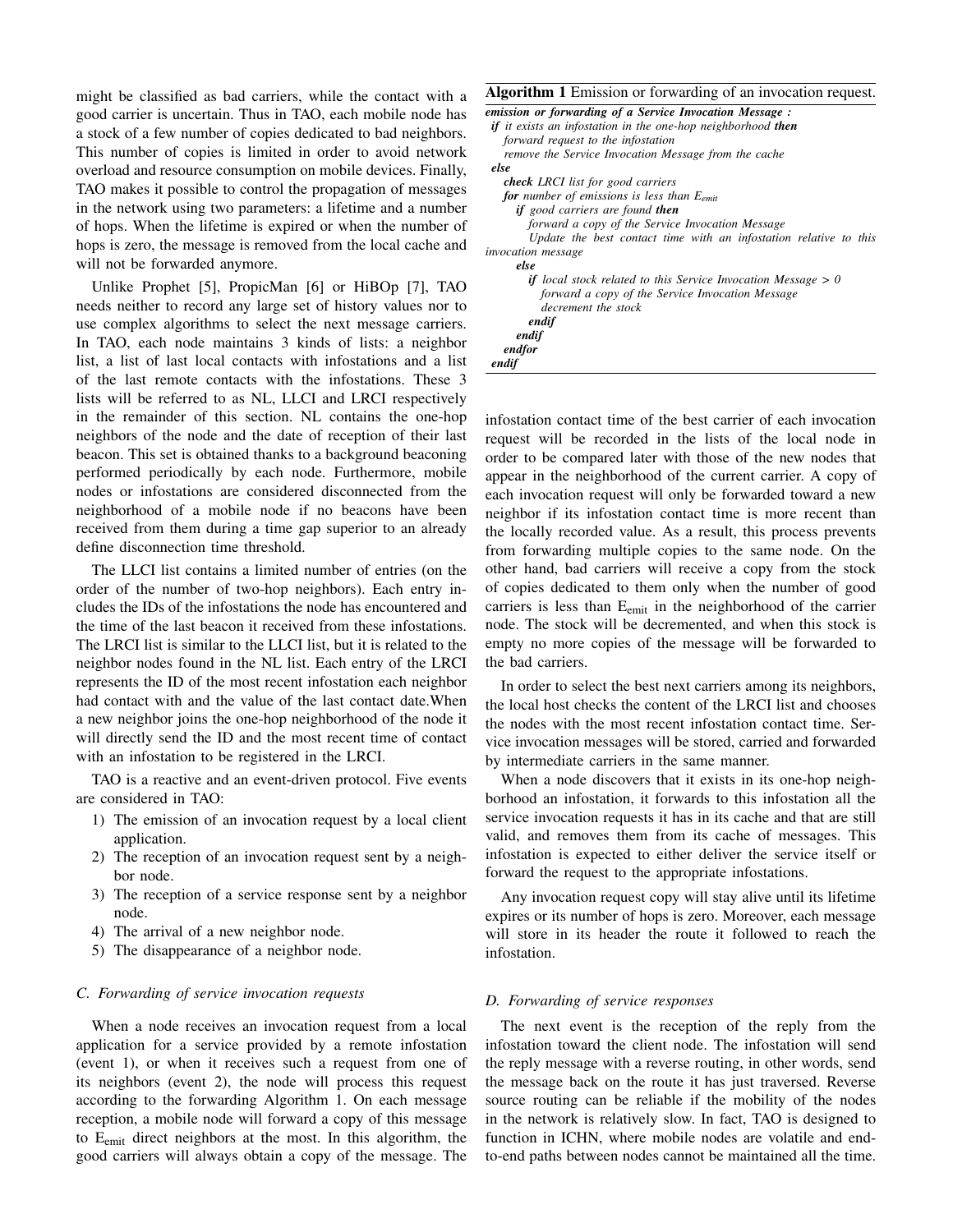As a result, a forwarding mechanism must be applied when the reverse source routing fails at some point (i.e., a disconnection in the route is encountered).

<span id="page-3-1"></span>Algorithm 2 Management of the forwarding mechanism of the service response.

| emission of a Service Response Message                                                                                   |  |
|--------------------------------------------------------------------------------------------------------------------------|--|
| if the original-service-requester is connected then                                                                      |  |
| forward the Service Response Message to the original-service-requester<br>remove the Service Response Message from cache |  |
| else                                                                                                                     |  |
| <b>if</b> next id recorded in header is connected (reverse source routing) then<br>forward the Service Response Message  |  |
| else                                                                                                                     |  |
| scan NL list for a node of id recorded in the header                                                                     |  |
| <b>if</b> id found in the neighborhood <b>then</b>                                                                       |  |
| forward a copy of Service Response Message                                                                               |  |
| remove the id of the node from the header of the message registered in                                                   |  |
| the cache                                                                                                                |  |
| endif                                                                                                                    |  |
| endif                                                                                                                    |  |
| endif                                                                                                                    |  |

When such a disconnection occurs, the node carrying the message will perform a multiple-copy message forwarding algorithm dedicated to the service responses (Algorithm [2\)](#page-3-1). A copy of the service response will be forwarded to the best neighbors (setting higher priority to the nodes closer to the destination). Thus, all of the new carriers will try to resume the source routing process. If they cannot resume this process, they forward a copy of the message when they encounter a better carrier than themselves.

*E. Management of neighborhood changes*

<span id="page-3-2"></span>Algorithm 3 Management of the service messages after the contact with a new neighbor.

| forwarding service messages toward the newly arriving neighbor:          |
|--------------------------------------------------------------------------|
| if event is arrival then                                                 |
| <b>if</b> the new neighbor is a good carrier or size of stock $> 0$ then |
| foreach valid request in the local cache do                              |
| forward the request to the new neighbor                                  |
| endforeach                                                               |
| if the size of the sock $> 0$ then                                       |
| decrement the stock                                                      |
| endif                                                                    |
| endif                                                                    |
| <b>foreach</b> valid response in the local cache <b>do</b>               |
| run algorithm 2                                                          |
| endforeach                                                               |
| endif                                                                    |

The last two above-mentioned events are triggered when changes occur in the one-hop neighborhood of a node. When a new neighbor joins the one-hop neighborhood of another node, the LLCI and LRCI lists are updated using the pieces of information obtained from the beaconing process. Then, the current carrier is expected to check if it exists in its local cache some messages (requests or responses) that should be delivered. If so, it conditionally forwards copies of these messages to its new neighbor using Algorithm [3.](#page-3-2) If the new neighbor has a date of contact with an infostation that is more recent than those of the other neighbors of the current carrier, this one will forward to this new neighbor all the service invocation requests it has and that are still valid. The service responses stored locally will be forwarded by the current carrier to this new neighbor only if this one is the destination or has been used as intermediate node to forward the request (i.e., if this one appears in the reverse source path header of the response).

<span id="page-3-3"></span>

As Algorithm [4](#page-3-3) shows, when a node is notified of the disappearance of an infostation from its one-hop neighborhood (i.e., from the neighbor set NL), it updates its LLCI list with the ID and the date of the last beacon of the infostation, that has been removed from the neighbor set. Otherwise, if the disconnected neighbor is a mobile node, all the related information will be removed from the NL and LRCI lists.

### III. SIMULATION

<span id="page-3-0"></span>In this section, we present the simulation results we obtained for TAO regarding the service delivery performances in comparison with a simple routing protocol RANDOM. The RANDOM routing protocol has the same characteristics as TAO, but instead of relying on the time heuristic implemented in TAO, RANDOM relies on a random mechanism in choosing the next carriers of the service invocation messages. The main objective of these simulations is not to compare the global performance of TAO with other protocols such as [\[7\]](#page-5-8), [\[8\]](#page-5-9) and [\[9\]](#page-5-10), but instead to assess the effectiveness of the time heuristic in delivering messages between a mobile node and a fixed infostation. The simulations have been performed on the OMNeT++ network simulator. In these simulations, we focus on a simple, but realistic, hybrid network composed of only one infostation providing a service and a set of mobile devices carried by pedestrians. A part of these pedestrians act as clients, forming a set of nodes that request services from the infostation.

# *A. Setup*

The simulation environment we consider is a square open area of  $1 \text{ km}^2$ . The infostation is located in the middle of this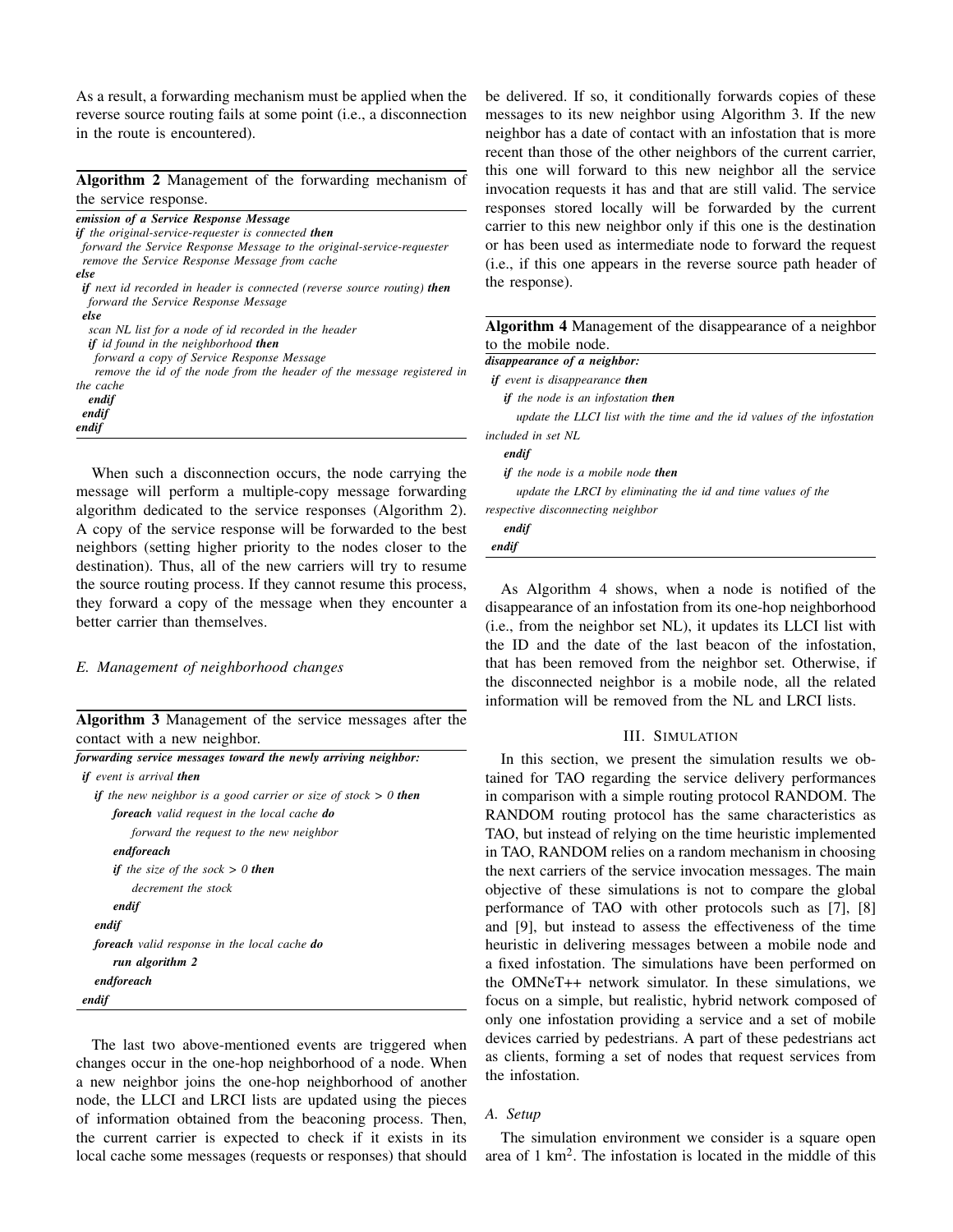area. All mobile nodes move according to a random waypoint mobility model with a speed of 0.5 m/s. The communication range of the mobile devices and of the infostation is approximately 30 m. After discovering the service they are looking for, the mobile clients invoke this service every 3 minutes. In our experiments, we have not assigned any lifetime or maximum number of hops to any message for both protocols.

We ran the simulations for each routing protocol, varying the number of nodes forming the network. For each setup, we made 10 simulation runs with a different random seed. A *warm up* period of 10 minutes is used in the beginning of the simulations before clients start to generate invocation request messages, to allow LLCI, LRCI and NL lists to be initialized. The simulation is run for another 1 hour before stopping all the invocation requests from all the clients. Finally, the simulation is left for 10 minutes to allow all the messages to be delivered.

We present below the obtained results. The objectives of these experiments was to measure the ability to satisfy the client service delivery with a small number of message copies, where we have fixed the number of copies (size of the stock) to 3 copies for both protocols and the maximum number of emissions  $E_{emit}$  to 3.

#### *B. Results*

Each of the following graphs contain curves for both TAO and the RANDOM routing protocols, while changing both the number of clients and the number of mobile nodes forming the network. The two metrics we are studying are the satisfaction ratio and the delay. The satisfaction ratio is the percentage of successful service invocation (i.e., the number of invocations for which a client node receives their response from an infostation), while the delay is the total time needed by a successful invocation message to travel from the client node toward an infostation and on the way back toward the same client node.



<span id="page-4-0"></span>Figure 2. Satisfaction ratios of TAO and RANDOM Routing Protocols

First, we analyze the satisfaction ratio of each of the protocols in order to study the impact of increasing the number of nodes forming the network on the performance of each protocol. Three scenarios for each protocol are presented in Figure [2,](#page-4-0) where each scenario is characterized by the number of clients found in the network. As we notice, when having few nodes in the network, the satisfaction ratio of both protocols is almost the same. This observation is coherent with what is expected, because, due to the limited number of neighbors, TAO and RANDOM will select most of the time the same carriers. The performance of TAO increases with the number of nodes forming the network due to the selection of good carriers among a large set of neighbors. On the contrary, the performance of RANDOM decreases due to the bad selection of next carriers.



<span id="page-4-1"></span>Figure 3. Delay of TAO and RANDOM Routing Protocols

Based on (Figure [3\)](#page-4-1), we notice that when the network is formed of a few number of nodes, the delay values are relatively high. This is totally normal, since few nodes with limited transmission range and random waypoint mobility have to cover a large area. When the number of mobile nodes increases in the network, the average delay of RANDOM remains relatively high due to the random choices of carriers that contribute in transmitting the invocation messages toward the infostations. On the contrary, the average delay of TAO decreases due to the presence of more carriers that can fill the gap between the client and the infostation and the ability of TAO in choosing good carriers to perform this operation. As a result, the mechanism used by TAO to choose among the carriers of service invocation messages results in shorter delays and higher delivery ratio than what RANDOM can offer.

Finally, the application we utilized in these primary simulations was simply a mobile node invoking an infostation and waiting for the response back. This was done to study the effect of the time heuristic implemented in TAO. Since the number of hops and the lifetime message parameters are directly related to the application and the expected delays in the targeted network, we did not specify any limits over these two parameters. So, the number of messages that are disseminated in the network increases continuously. That's why we do not give in this paper details about the network